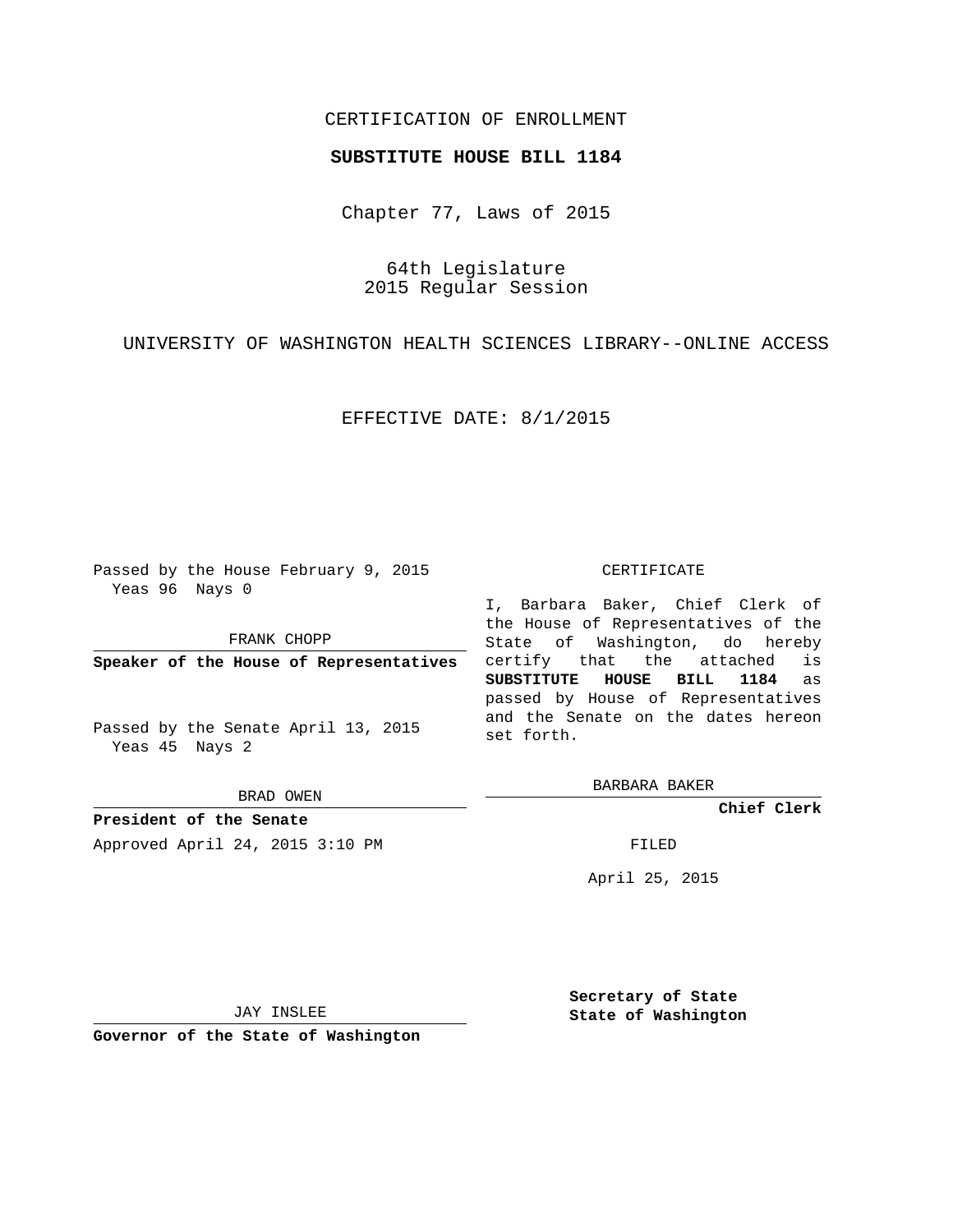## **SUBSTITUTE HOUSE BILL 1184**

Passed Legislature - 2015 Regular Session

**State of Washington 64th Legislature 2015 Regular Session**

**By** House Health Care & Wellness (originally sponsored by Representatives Cody and Harris)

READ FIRST TIME 02/03/15.

 AN ACT Relating to increasing the health professions participating in online access to the University of Washington health sciences library; reenacting and amending RCW 43.70.110; and 4 providing an effective date.

BE IT ENACTED BY THE LEGISLATURE OF THE STATE OF WASHINGTON:

 **Sec. 1.** RCW 43.70.110 and 2013 c 249 s 1 and 2013 c 77 s 1 are 7 each reenacted and amended to read as follows:

 (1) The secretary shall charge fees to the licensee for obtaining a license. Physicians regulated pursuant to chapter 18.71 RCW who reside and practice in Washington and obtain or renew a retired active license are exempt from such fees. After June 30, 1995, municipal corporations providing emergency medical care and transportation services pursuant to chapter 18.73 RCW shall be exempt from such fees, provided that such other emergency services shall only be charged for their pro rata share of the cost of licensure and inspection, if appropriate. The secretary may waive the fees when, in the discretion of the secretary, the fees would not be in the best interest of public health and safety, or when the fees would be to 19 the financial disadvantage of the state.

 (2) Except as provided in subsection (3) of this section, fees charged shall be based on, but shall not exceed, the cost to the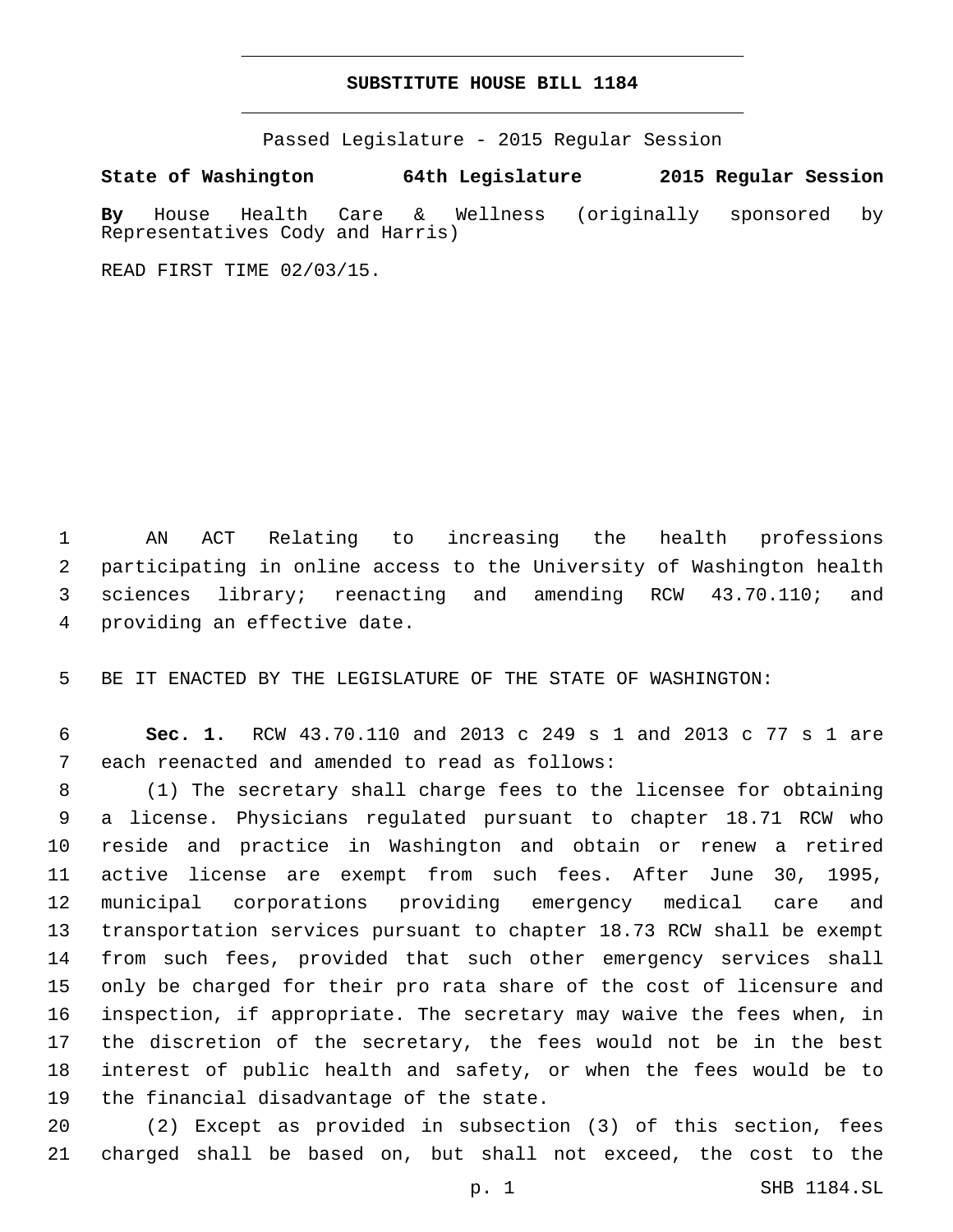department for the licensure of the activity or class of activities 2 and may include costs of necessary inspection.

 (3) License fees shall include amounts in addition to the cost of licensure activities in the following circumstances:

 (a) For registered nurses and licensed practical nurses licensed under chapter 18.79 RCW, support of a central nursing resource center 7 as provided in RCW 18.79.202;

 (b) For all health care providers licensed under RCW 18.130.040, the cost of regulatory activities for retired volunteer medical worker licensees as provided in RCW 18.130.360; and

 (c) For physicians licensed under chapter 18.71 RCW, physician assistants licensed under chapter 18.71A RCW, osteopathic physicians licensed under chapter 18.57 RCW, osteopathic physicians' assistants licensed under chapter 18.57A RCW, naturopaths licensed under chapter 18.36A RCW, podiatrists licensed under chapter 18.22 RCW, chiropractors licensed under chapter 18.25 RCW, psychologists licensed under chapter 18.83 RCW, registered nurses and licensed practical nurses licensed under chapter 18.79 RCW, optometrists licensed under chapter 18.53 RCW, mental health counselors licensed under chapter 18.225 RCW, massage therapists licensed under chapter 18.108 RCW, ((clinical social workers))advanced social workers licensed under chapter 18.225 RCW, independent clinical social workers and independent clinical social worker associates licensed under chapter 18.225 RCW, midwives licensed under chapter 18.50 RCW, 25 ((<del>licensed</del>)) marriage and family therapists and marriage and family therapist associates licensed under chapter 18.225 RCW, occupational therapists and occupational therapy assistants licensed under chapter 18.59 RCW, dietitians and nutritionists certified under chapter 18.138 RCW, speech-language pathologists licensed under chapter 18.35 RCW, and East Asian medicine practitioners licensed under chapter 18.06 RCW, the license fees shall include up to an additional twenty- five dollars to be transferred by the department to the University of 33 Washington for the purposes of RCW 43.70.112.

 (4) Department of health advisory committees may review fees established by the secretary for licenses and comment upon the 36 appropriateness of the level of such fees.

NEW SECTION. **Sec. 2.** This act takes effect August 1, 2015.

Passed by the House February 9, 2015. Passed by the Senate April 13, 2015.